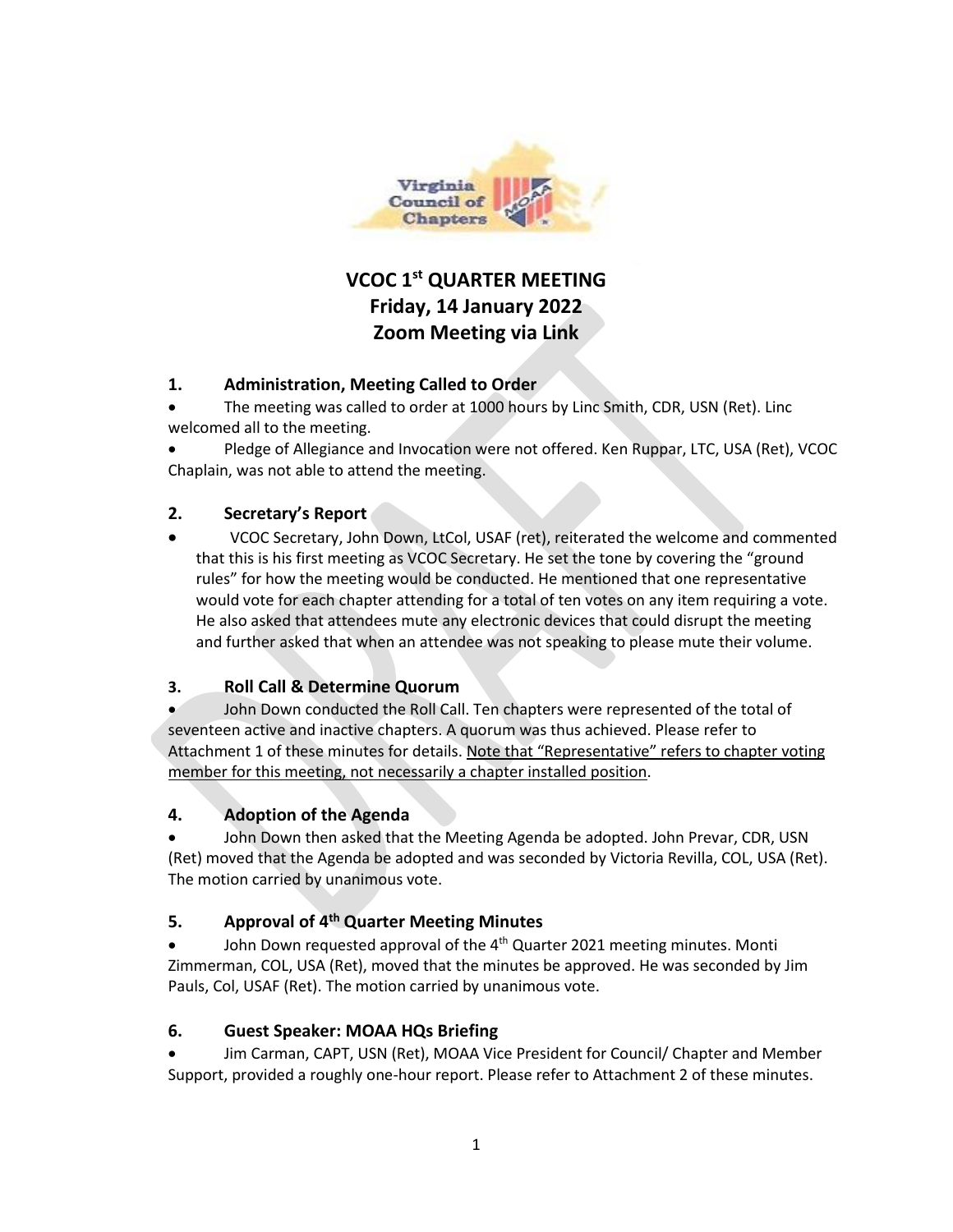# **7. President's Report**

• Linc Smith thanked Jim Carman for his presentation and requested that the slide deck Jim used be made available to the Council. To be sent to Linc Smith.

• Linc moved on to the upcoming legislative advocacy events. We will focus on the top two or three MOAA objectives in that regard. Linc aims to meet with Virginia's two Senators, Kaine and Warner, in the near term to advocate for support of those key priorities.

• Linc then thanked Mark Rich, COL, USA (Ret), for an outstanding effort in the Richmond Area Chapter's hosting of the Legislative Forum in December. At that event, several of the initiatives achieved co-sponsorship from legislators to the Virginia General Assembly.

- Linc installed the Portsmouth Area Chapter Officers on 13 January 2022.
- Linc attended/participated in the remembrance ceremonies for Sen. Bob Dole.

• Finally, Linc stated that the Virginia War Memorial is looking great. With a view to our next meeting, we intend to have both in-person and virtual capability for our  $2^{nd}$  Quarter meeting. Physical presence will be at the War Memorial.

### **8. Treasurer's Report**

•Jim Stephan, LtCol, USAF (Ret) presented the budget as of the fourth quarter 2021. Income and expenses are seen to be lower for 2022 vs. 2021 with proposed budget of \$6,700 vs. \$7,500 with COVID still a factor in our expenses. The Virginia War Memorial charges \$200 per meeting, and Linc Smith had earlier commented on signature of contracts for each meeting with no signatures yet but pending. Monti Zimmerman moved that the Treasurer's Report be approved, with any noted updates added. The motion was seconded by Ken App, CDR, USN (ret), and the vote was unanimous to approve the report.

## **9. Standing Committee Reports:**

## • **Communications & Public Affairs**

o Linc Smith mentioned that "The Crier" was posted on the VCOC website. He requested that chapters should send their inputs to him at his email address (myng288@aol.com).

o Thanks to everyone for a fine luncheon in October in Williamsburg.

## • **Membership & Chapter Affairs**

o John Prevar presented the membership report that reflected chapter members as of 31 December 2021. The report shows a slight decline over previous periods, but generally, we were pretty stable. There was one adjustment affecting one member account in a chapter. With that adjustment, the attendees approved the report.

John mentioned that he has MOAA banners if desired to support chapter recruiting efforts.

## **10. Legislative Committee Report**

- o Monti Zimmerman provided an overview of on-going legislative efforts at the state level. First, he mentioned that he was elected Vice Chair of the Joint Leadership Council (JLC) in December at the JLC meeting in Richmond.
- o In terms of where things stand with the JLC initiatives for 2022, he said that 5-6 of the seven initiatives had patrons/sponsors. He noted that he was looking for support from the incoming Dept. of Veterans Services (DVS) Commissioner Daniel Gade.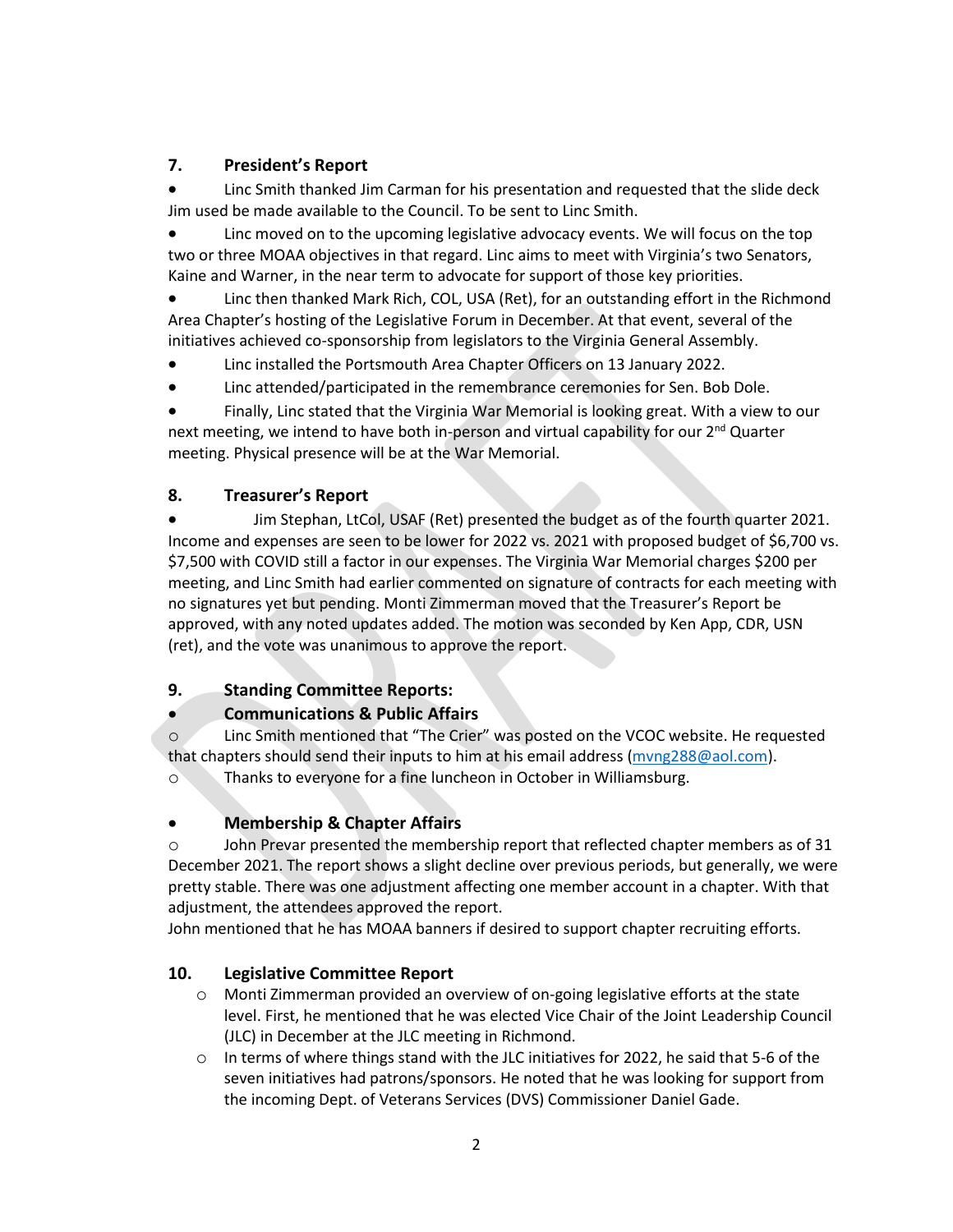- o Although not JLC initiatives, state legislators are considering bills to provide state tax relief for military and retirees. About \$278M in the state budget would need to be offset. There are various proposals about how the relief could be phased in. One such proposal would offer relief for the first \$20K of income for 2021, \$30K for 2022, and \$40K thereafter. Other consideration includes \$10K for 2022, \$20K for 2023, \$30K for 2024, and \$40K thereafter.
- o There are 231 veterans-oriented bills generated so far in the General Assembly and a total of 705 bills for military in general.
- o Monti personally has been the driving force for JLC Initiative 2022-02. This initiative would provide property tax relief for surviving spouses of military members who died in the line of duty while performing official military duties (as opposed to killed in the line of duty). The Senate Bill is SJ19 (Reeves) as it requires a constitutional amendment. The corresponding House Bill is HJ96.
- $\circ$  Monti noted that a special election will need to account for redistricting; then constitutional amendment will need to be voted on (for JLC 2022-02).

#### **11. Old Business**

 $\circ$  By-Laws Review and Nominations for 1<sup>st</sup> Vice President tabled to next quarterly meeting.

#### **12. New Business**

o Linc noted that the Strategic Plan, VCOC Budget Guidelines, and Next Meeting Calendar are posted on the VCOC website Home page.

**13. With no further business, the meeting adjourned at 12:24PM hours.**

#### **Submitted By: John F. Down, LtCol, USAF (Ret), VCOC Secretary**

|     | <b>CHAPTER</b>            | <b>PRESENT</b> | <b>REPRESENTATIVE</b>    |
|-----|---------------------------|----------------|--------------------------|
| 1.  | <b>Central Virginia</b>   | <b>Yes</b>     | <b>Wes Loffert</b>       |
| 2.  | <b>Falcon's Landing</b>   | <b>No</b>      |                          |
| 3.  | <b>George C. Marshall</b> | <b>Yes</b>     | <b>Adrian Gordon</b>     |
| 4.  | <b>Hampton Roads</b>      | <b>Yes</b>     | <b>Linc Smith</b>        |
| 5.  | <b>Heritage</b>           | <b>No</b>      |                          |
| 6.  | <b>Heritage Hunt</b>      | <b>No</b>      |                          |
| 7.  | Mt. Vernon                | <b>Yes</b>     | <b>John Prevar</b>       |
| 8.  | <b>Northern Neck</b>      | <b>No</b>      |                          |
| 9.  | <b>Northern Virginia</b>  | <b>Yes</b>     | <b>Monti Zimmerman</b>   |
| 10. | <b>Piedmont Virginia</b>  | <b>Yes</b>     | <b>Judith Chantelois</b> |
| 11. | <b>Portsmouth Area</b>    | <b>Yes</b>     | <b>Ken App</b>           |
| 12. | Potomac                   | <b>No</b>      |                          |

## **ATTACHMENT 1, Roll Call of Chapters, 14 January 2022**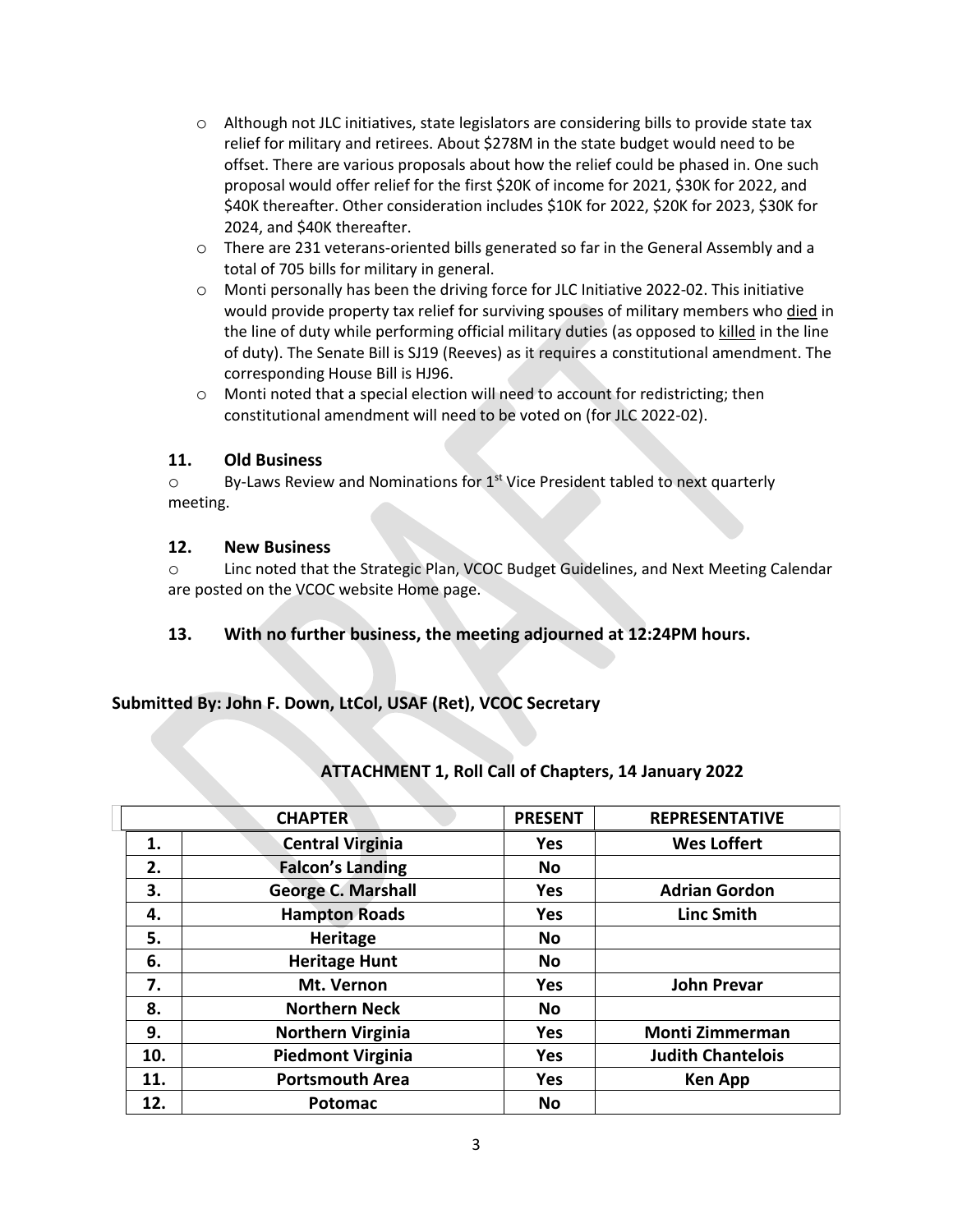| 13. | <b>Richmond Area</b>      | Yes | <b>Mark Rich</b> |
|-----|---------------------------|-----|------------------|
| 14. | <b>Shenandoah Valley</b>  | No  | (Inactive)       |
| 15. | <b>Southside Virginia</b> | Yes | Victoria Revilla |
| 16. | <b>Southwest Virginia</b> | No  |                  |
| 17. | Virginia Peninsula        | Yes | <b>Jim Pauls</b> |

# **ATTACHMENT 2, Summary of Jim Carman's Briefing (Slide deck (TBD) contains many more details)**

- **1. 2022-2026 Strategic Plan**: No major changes. Covers Advocacy, Leadership, Education, and Service. For more information, please go to "About MOAA" link on website.
- **2. NDAA:** Approved 27 December 2021. Key points:
	- **a.** Military pay lags the Employee Compensation Index (ECI)
	- **b.** 12 weeks military parental leave and 2 weeks bereavement leave
	- **c.** From 1 November 2021 to 30 June 2022, military members must be vaccinated or face discharge
	- **d.** In-home childcare pilot
	- **e.** Basic Needs Allowance for junior enlisted personnel: in response to a question from Virginia Peninsula representative, Jim Carman stated that the Service chiefs are in the best position to determine authorization for such allowances.
	- **f.** Need to get done:
		- **i.** Concurrent receipt, The Major Richard Starr Act
		- **ii.** Tricare Young Adult: Obtain better care pricing
		- **iii.** Toxic Exposure Reform: Bills working their way through Congress
	- **g.** Northern Virginia Chapter representative asked about eligibility for burial in Arlington National Cemetery. Response: No solution yet.
	- **h.** Portsmouth Area Chapter representative inquired about concurrent receipt. Response: Comments on priorities; Jim Carman would take this issue back to MOAA HO<sub>s</sub>.
	- **i.** Virginia Peninsula Chapter representative inquired about the Secretary of the Army's position on Arlington National Cemetery; again, to be referred to MOAA HQs.
	- **j.** Mt. Vernon Chapter representative asked about running out of money again (continuing resolution issues). Agreement to bring that concern back to MOAA HQs.

#### **3. Advocacy in Action for 2022**

- **a.** There will be no open visits to Capitol Hill due to COVID and security concerns.
- **b.** MOAA HQs unsure about format for advocacy. Looking at 26-27 April 2022. See the MOAA Magazine for format. The ROA Building at 1 Constitution Avenue has been reserved as an option, where legislators would meet with advocates.
- **c.** State Legislative Consortium. Jim Carman presented contact information for this event. Send inquiries to jimc@moaa.org.

#### **4. Member Engagement**

- **a.** The magazine, newsletters, editorial cartoons (see the NDAA cartoon on medical billet reductions), Facebook, LinkedIn, and Twitter. Mt. Vernon Chapter representative stated that they use Facebook and LinkedIn.
- **b.** Surviving Spouses of MOAA can be found on Facebook. (A Surviving Spouse Virtual Chapter meeting was to take place on 18 January @ 1300 hours.)